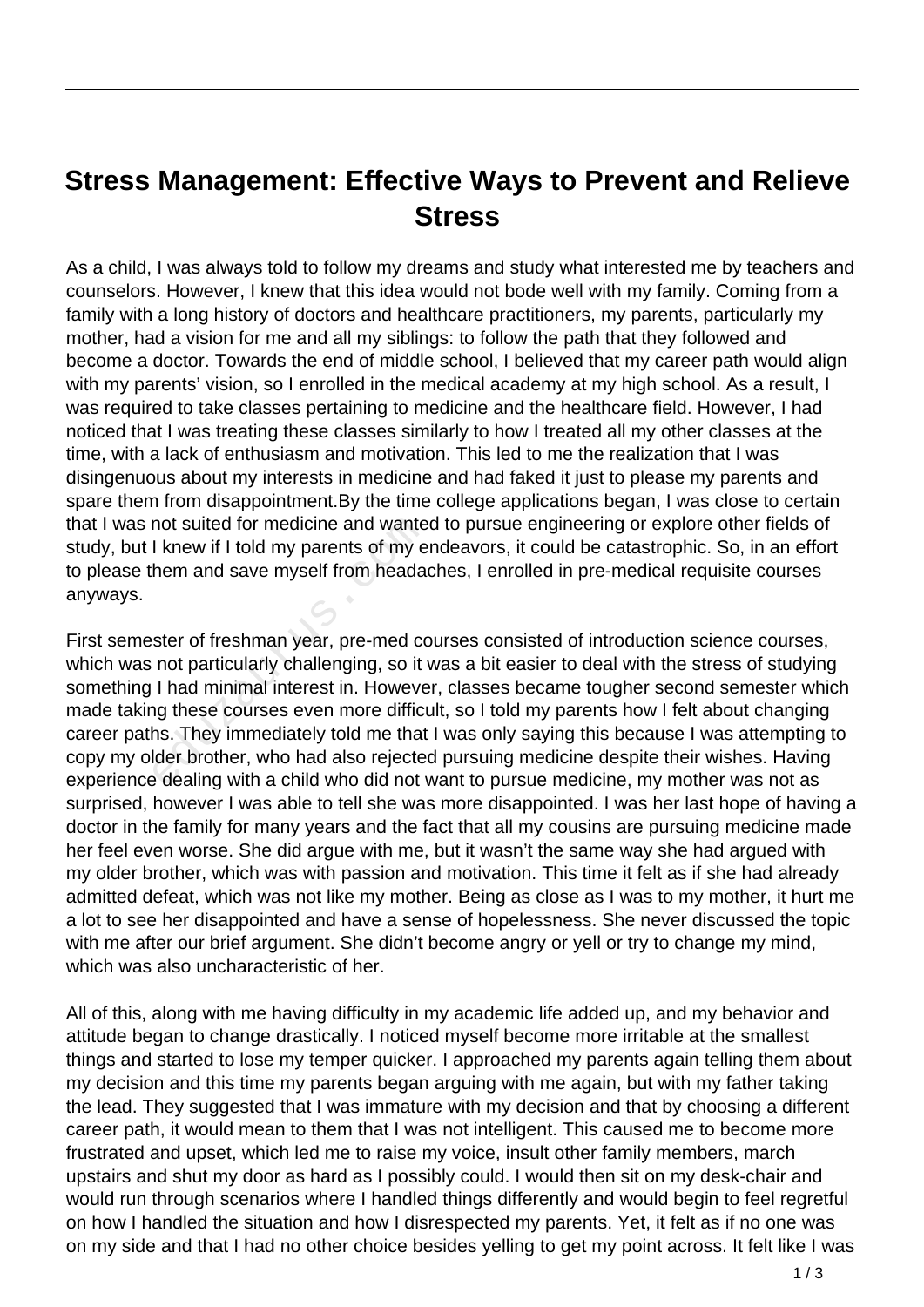arguing with a wall.

As a result, I began going out with friends close to everyday for hours after coming home from school, almost to the point where I would only be at home to sleep and finish up homework. Despite constantly being with friends and going to movies, I still found myself stressed at the end of the day, because I knew that my relationship with my parents was not where it used to be and that repairing it will help alleviate the stress. However, I knew reigniting the conversation would only drag us back into the same argument, which would just cause this cycle to repeat all over again. Instead, I decided to swallow my pride and resume talking to my parents as if the argument had never occurred, trying my best not to revisit the topic. I began walking on eggshells when explaining to them my academic endeavors, in fear that I will restart all the stress and negativity that was created because of our difference. However, through the passage of time my parents were able to tell me that they only want what is best for me and that they were only trying to do what their parents did for them and that if I am uncomfortable with pursuing medicine, I should pursue whatever my interests are in.

Even though this issue had put me in a tough spot, I learned what helps me alleviate stress and what does not. In the beginning of this issue, I thought that maybe talking the problem out with a friend and getting a second opinion may help, however I found this not to be the case mainly because it was very difficult for me to convey the feelings I had towards my parents and how we deal with issues in Pakistani culture. This narrowed down the potential solutions for me, because I knew that I lacked the ability to properly express myself to others, so I chose to tackle the issue independently. Firstly, I found that listening to Jordan Peterson, a famous clinical psychologist and professor, helped deviate my negative trains of thought. His lectures/podcasts really captured all my attention and redirected my focus on what he was saying, which was primarily on how to live your life to the fullest and how to better yourself as an individual. So, rather than focusing on my personal conflicts, I would be forced to listen on how to avoid conflict as much as possible. Secondly, I discovered that driving my car on the backroads of Sugarland really helped. These roads were less populated and had many twists and turns which made driving more fun and enjoyable and would also require my full attention due to the nature of the turns on the road and the constant input needed on the steering wheel. I would play music and drive from anywhere between 30 minutes to an hour, until I felt calm and relaxed. not. In the beginning of this issue<br>getting a second opinion may help<br>was very difficult for me to convey<br>ssues in Pakistani culture. This na<br>knew that I lacked the ability to pre-<br>ndependently. Firstly, I found that<br>ist a

Lastly, I found that mixed martial arts was the most effective method to alleviating the stress and tension I had been feeling, During this stressful period, I signed up for kickboxing classes, as opposed going to the Recreational Center on campus, and would go close to everyday and would practice my kickboxing along with the other people who were there, and it helped me force out a lot of my frustration through the punches I through as well as talking to my coach and other sparring partners, who were generally older than me and offered advice occasionally. Although this experience was not a pleasant one, I believe there was some positivity that resulted from it. I began listening to Jordan Peterson, who is now one of the very few people I look up to and a true inspiration. His words and ideas help better myself as an individual, especially during times of hardship. I also gained perspective on my communication skills. I believe I need to improve in terms of communication, such as when I am frustrated or angry, I am unable to convey it in a positive manner and always lash out and become rude person. In addition, I have also found that being humble and swallowing your pride is more necessary than winning an argument. By not arguing with my parents I was able to decrease the overall tension in the atmosphere of our house and resume a friendly relationship with my family. Overall, this experience was a very stressful one. However, it revealed many things that I was unaware of